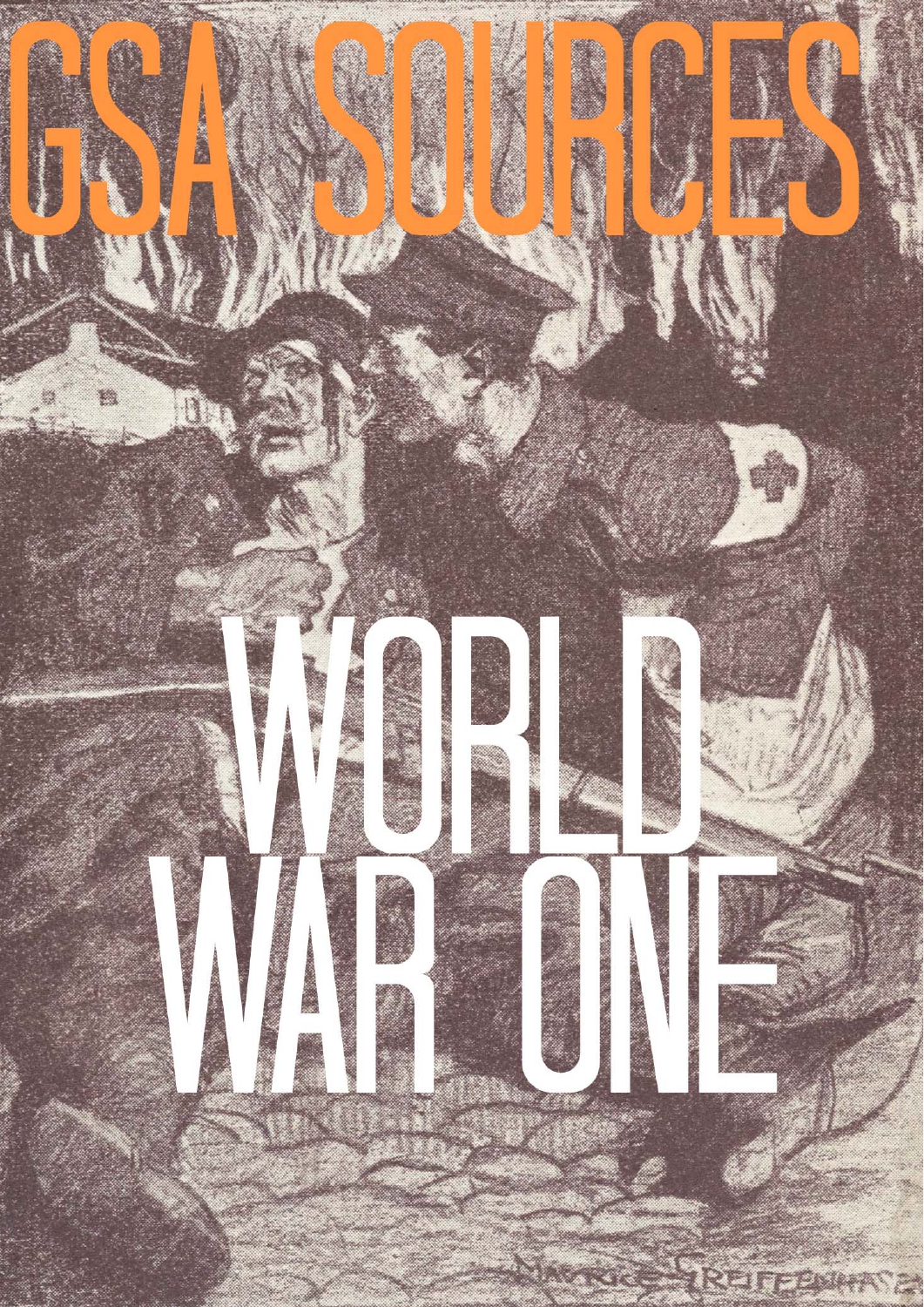# **GSA Sources for World War One**

**GSA's Archives and Collections holds material which provides information about the School's activities during 1914‐1918 and its staff and students' involvement in the First World War.**

#### **Roll of Honour**

The School's Roll of Honour was commissioned for the Mackintosh Building in 1925. The names of staff and students who served in the First World War are listed on three pieces of parchment which sit within a metal frame. The calligraphy for this piece was undertaken by a former student Dorothy Doddrell.

#### **GSA Prospectuses, 1893 to date (incomplete)**

The prospectuses for 1914‐1918 show which courses were being taught by the School during this period. GSA published a prospectus for prospective students each year, although until 1947 these were called calendars. Prospectuses generally include lists of governors and staff, a brief history of the School, information on the organisation and administration of the School, the enrolment of students, courses, classes, lectures, fees, examinations, scholarships and bursaries, prizes, School clubs. Reference: GSAA/REG/1

#### **Annual Reports, 1848‐2000s**

The Annual Reports for 1914‐1918 provide an overview of the School's activities during this period and how these were affected by the War. The following types of information can be found although they are not all recorded in each year's report: lists of office bearers, governors and staff, annual reports of Committee of Management/Board of Governors, reports of Headmaster/Director, various other reports, proceedings at annual meeting, tables of numbers of students attending each class, lists of occupations and ages of students, lists of prizes, programmes of classes and fees, lists of subscriptions, annual accounts. Reference: GSAA/GOV/1

# **Minute books, 1854‐1985**

The minutes of the Board of Governors between 1914‐1918 provide more detailed information about the areas covered by the Annual Reports above. Reference: GSAA/GOV/2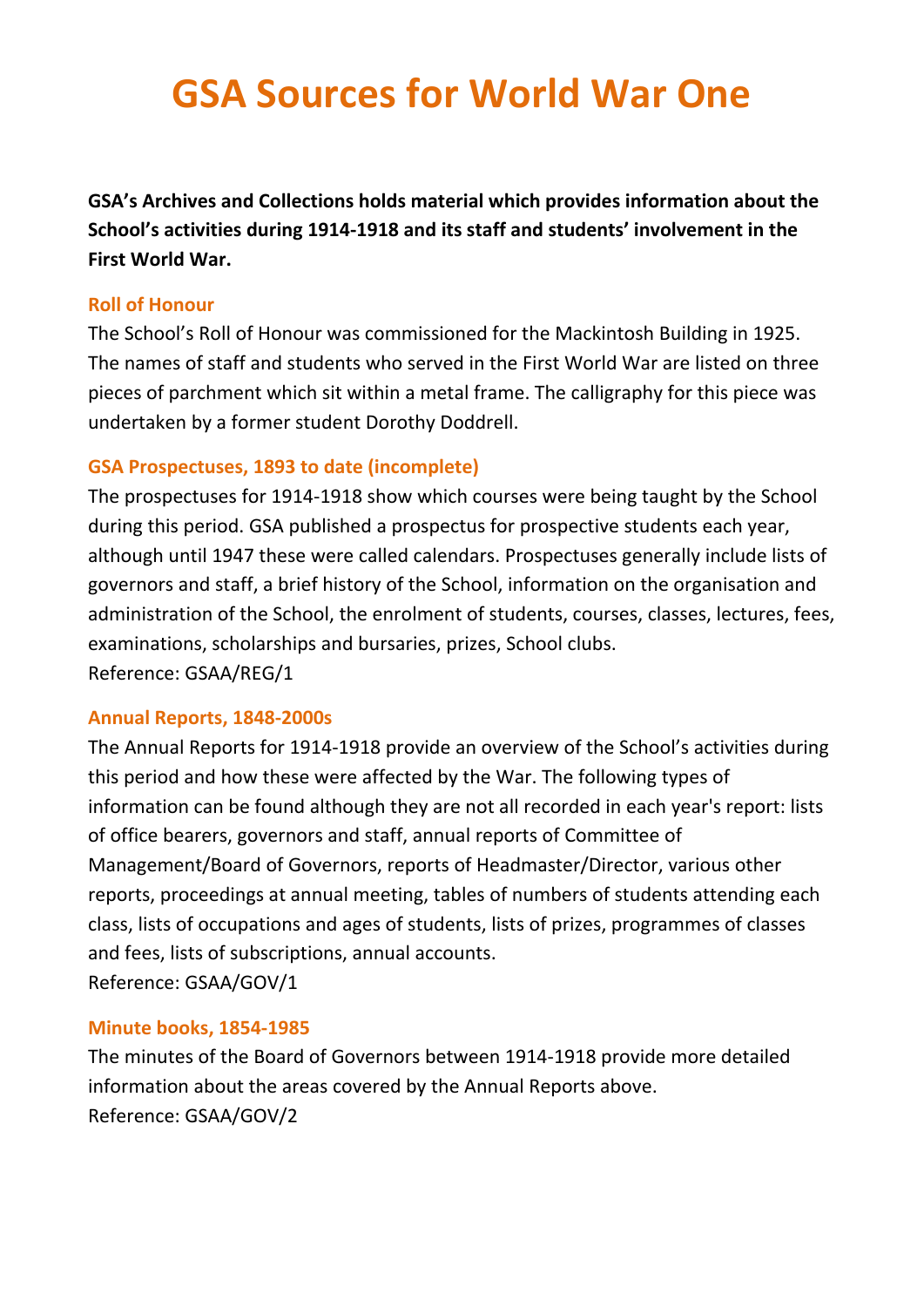**Correspondence files of the School's Secretary and Treasurer include letters to and from students and staff relating to their war service and/or their attendance at GSA during the 1914‐1918 period.** 

The post of Secretary and Treasurer was established in 1873 and during the early  $20^{th}$ century it was the main administrative post at GSA, looking after correspondence, keeping student registers, and being responsible for the administration of financial, personnel, legal, estates and student matters.

There are two main sections of correspondence for this period:

# **In letters, 1904‐1944**

In‐coming letters on all aspects of the administration of the School. This series includes letters to the Director of the School as well as to the Secretary and Treasurer. The letters are arranged chronologically by year and, within each year, alphabetically by surname of correspondent. Reference: GSAA/SEC/1

# **Copy Out Letters, 1853‐1944**

Copies of out‐going letters on all aspects of the administration of the School. The series includes letters from the Director of the School, in particular from Charles Heath Wilson, 1853‐1855, as well as from the Secretary and Treasurer. These letters are arranged in chronological order.

Reference: GSAA/SEC/2

# **Correspondence files of Francis Newbery (1855‐1946) who was GSA's Director between 1885‐1918 contain references to the School's wartime activities:**

## **Letters sent by Francis H Newbery, 14 Jan 1914‐14 Sep 1914**

Outgoing letters, F‐H: J. Arnold Fleming on the death of Sir James Fleming, Chairman of the Governors (May); Professor Patrick Geddes re: a competition for architecture students (May); Norah Neilson Gray re: a more permanent position on the staff (Jan & June); Mr Groundwater re: effect of war on Service Staff (Sep); William Hunter re: scholarship travel in Germany, Italy & Spain, with advice about health and problems during wartime (Mar‐Aug).

Extent: 1 folder Reference: GSAA/DIR/5/23

# **Letters sent by Francis H Newbery, 19 Dec 1913‐16 Sep 1914**

Outgoing letters, T‐Z & Sundries: Mr Tatlock re: the use of artificial daylight for painting (Apr); Mrs Wyper re: British Empire Shakespeare Society (Dec‐May); Robertson Weir re: joining up, Newbery's opinion of WWI (Aug); E.G. Wylie re: stirring up the architectural students to support the war effort, etc. [manuscript, possibly written by Jessie Newbery] (Sep); W.B. Yeats re: lecture at GSA (Mar); communication to the Scottish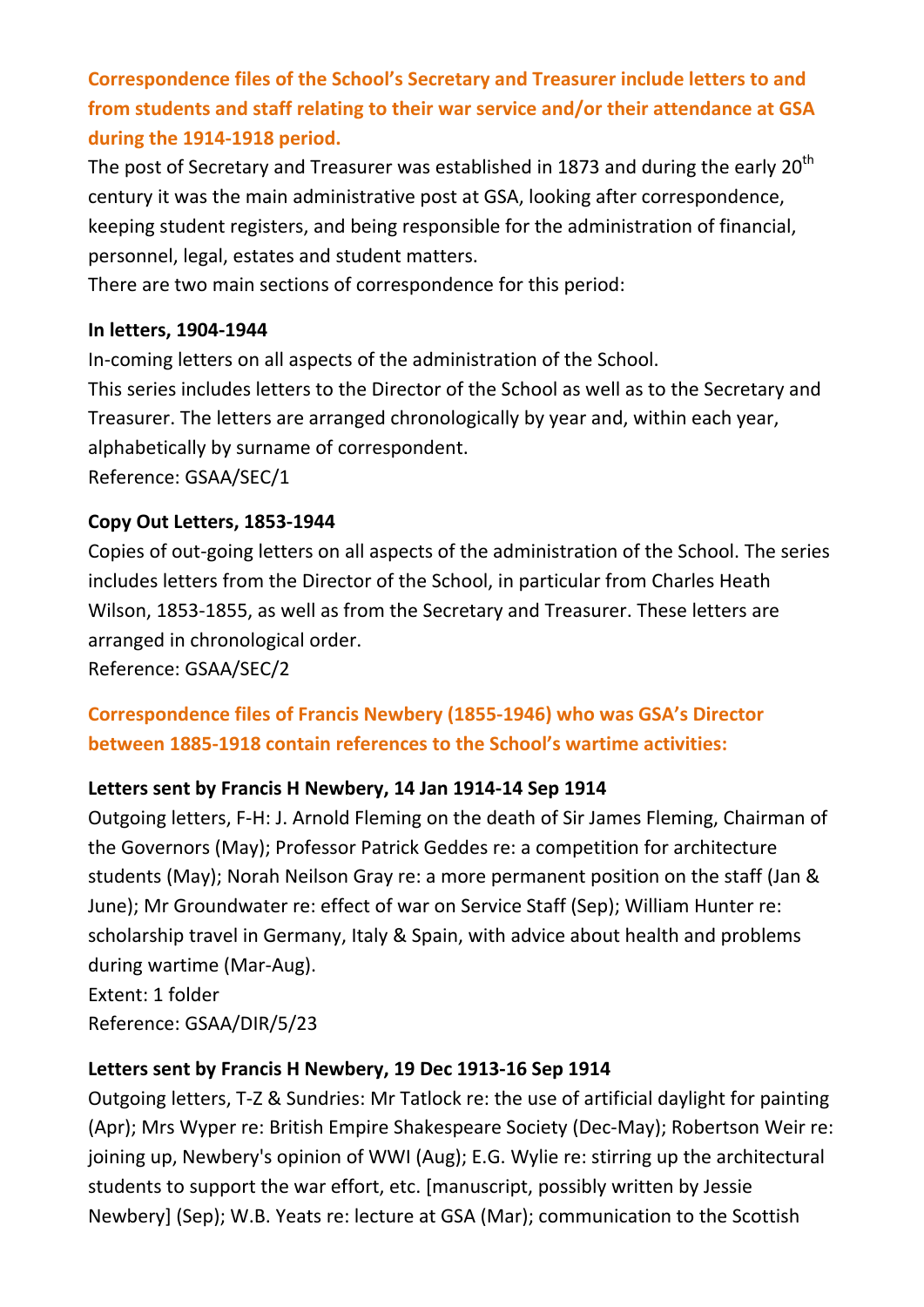Education Department re: Continuation Classes at Strathbungo and the development of a Joint Art Committee (n.d.); Lecture ‐Decorative Art and the Modem City (n.d.). Extent: 1 folder Reference: GSAA/DIR/5/27

## **Letters sent by Francis H Newbery, 20 Jun 1916‐22 Dec 1916**

Outgoing letters, A‐C: W.E. Bates, Bridport Boy's School re: Newbery Prizes for Drawing (Sep‐Oct); Mme. Baltus re: leaving Glasgow with her daughter (Oct); Sir James Bell re: lecture by E.A. Walton (Dec); J. Brown, Muirhead Trust re: assistance to furnish a rest room for women in 166‐172 Renfrew St., also refers to women's war work and the role of the woman artist in war (Jun‐Nov); to Mme. Bourdon re: a commemorative plaque for Eugene Bourdon (Nov); D.Y. Cameron re: the effects of WWI -musing on art during war (Oct). [Also some letters from 1915, incl. list of Haldane Bursary winners]. Extent: 1 folder Reference: GSAA/DIR/5/28

# **Letters sent by Francis H Newbery, 06 Sep 1916‐22 Dec 1916**

Outgoing letters, H‐M: F. Harcourt Kitchin re: portrait of a Devonshire woman that Newbery is presenting to City of Exeter Museum (Sep); Rev Langdon, Membury re: commemorative panel in church (Sep‐Oct); Allan D. Mainds re: entertainment for "Jock's Box for limbless Soldiers & Sailors" (Dec). Extent: 1 folder

Reference: GSAA/DIR/5/30

## **Letters sent by Francis H. Newbery, 06 Sep 1916‐23 Dec 1916**

Outgoing letters, S‐Z: F. Stockdale re: the Bourdon memorial (Dec); John S Samuel, City Chambers, Glasgow re: a proposal for the Incorporated Soldiers & Sailors Help Society to make some "souvenirs" (Sep‐Dec); Thomas Train, British Expeditionary Force re: reference for a commission, Newbery's reaction to war and its effect on GSA (Nov); C.F.A. Voysey re: designs for stained glass and cretonne (Oct); E.A. Walton re: his lecture at GSA and the choice of paintings required (Octec); Harry Wilson re: Proposed Arts & Crafts exhibition (Nov‐Dec).

Extent: 1 folder

Reference: GSAA/DIR/5/32

## **Records relating to War Memorial Fund, 1919**

In 1919, two dramatic performances were produced by Miss Dorothy Carleton Smyth in order to raise funds to provide a memorial to the men of the School who fell at the front. The records relating to these events include accounts, correspondence relating to patrons, and performance programmes.

Extent: 7 files, 1 bundle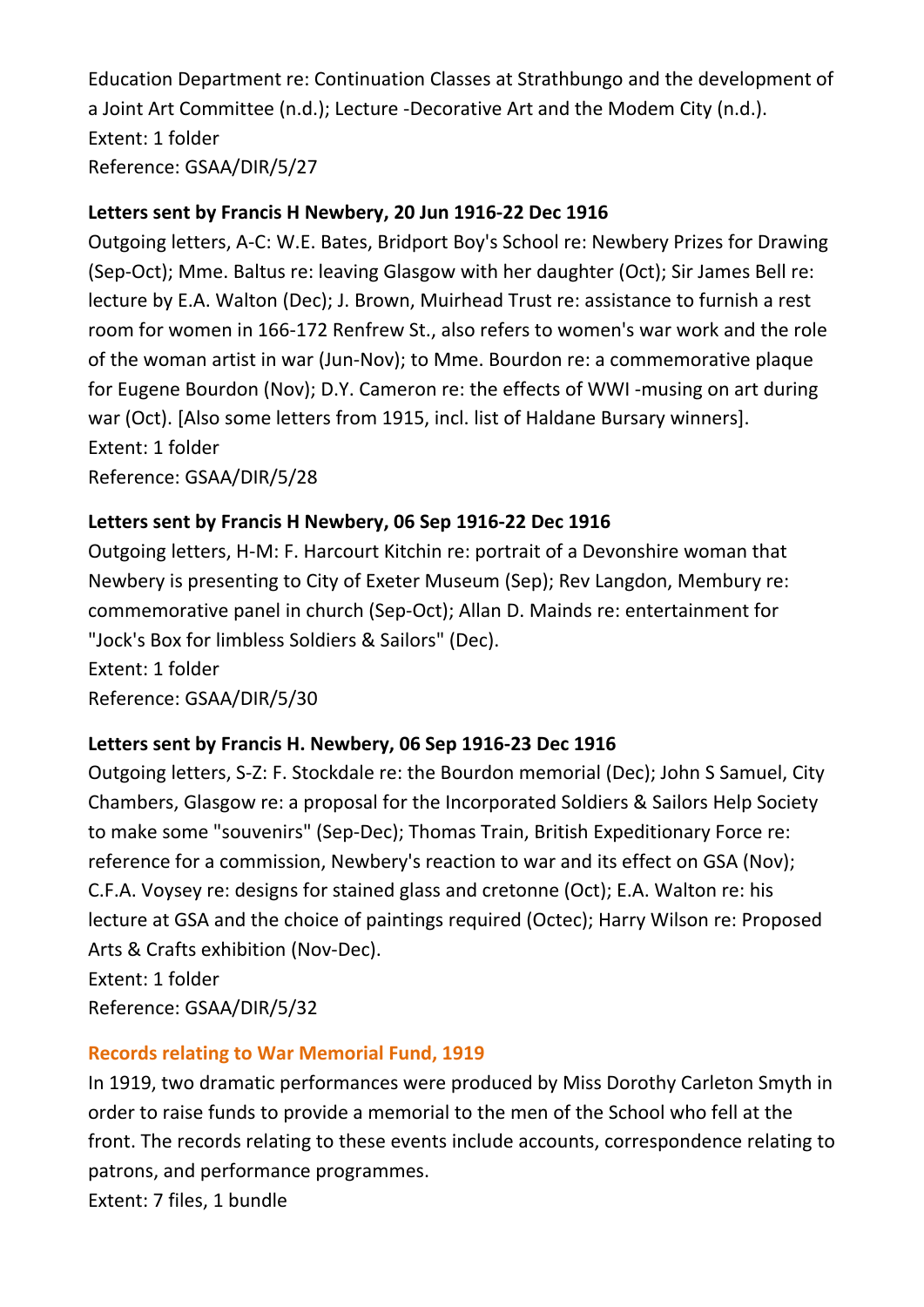#### Reference: GSAA/SEC/26

#### **Records relating to Belgium Tryst Fund**

In 1915 GSA organised a charitable event to raise funds to support Belgium and the Red Cross. The event included exhibitions, plays and concerts, and market stalls set out in the Mackintosh Building.

Extent: 1 box Reference: GSAA/SEC/30

#### **Records relating to the Bourdon Memorial**

Eugène Bourdon (1870‐1916) taught Architecture at GSA from 1904 until 1916 when he died on active service during World War One. These records relate to the memorial the School established to commemorate him.

Extent: 1 box

Reference: GSAA/SEC/31

# **Records relating to the Glasgow School of Art Exhibition of Ancient and Modern Needlecraft**

The Glasgow School of Art Exhibition of Ancient and Modern Needlecraft was opened on 11 February by Lady Stirling Maxwell of Pollock. It was divided into three sections: ecclesiastical, military and domestic, with its purpose being to allow students, craftsmen and collectors the opportunity to study the needlework of the UK and overseas. The proceeds of the sale of the exhibition catalogue went to war charities. Surviving records include a typescript list of 1012 exhibition items with descriptions and their purchasers when appropriate; photographs of individual items exhibited; financial records relating to the opening ceremony; printed stationery made for the exhibition; minutes of the Needlework Exhibition Committee; and papers relating to the organisation of the exhibition including a speech/forwarding address by Fra Newbery. Extent: 0.3 metres Reference: GSAA/EPH/9

#### **Artwork**

GSA holds a number of artworks by staff and students relating to World War One. These include:

**Three sketchbooks by William Gray (b.1890), 1917** Sketchbook by William Gray (b.1890), 1916‐1918 Reference: NMC/768A‐C

**Twelve Wartime postcard sketches by William R Hunter (1890‐1967), 1914‐1918** Reference: NMC/1039A‐L